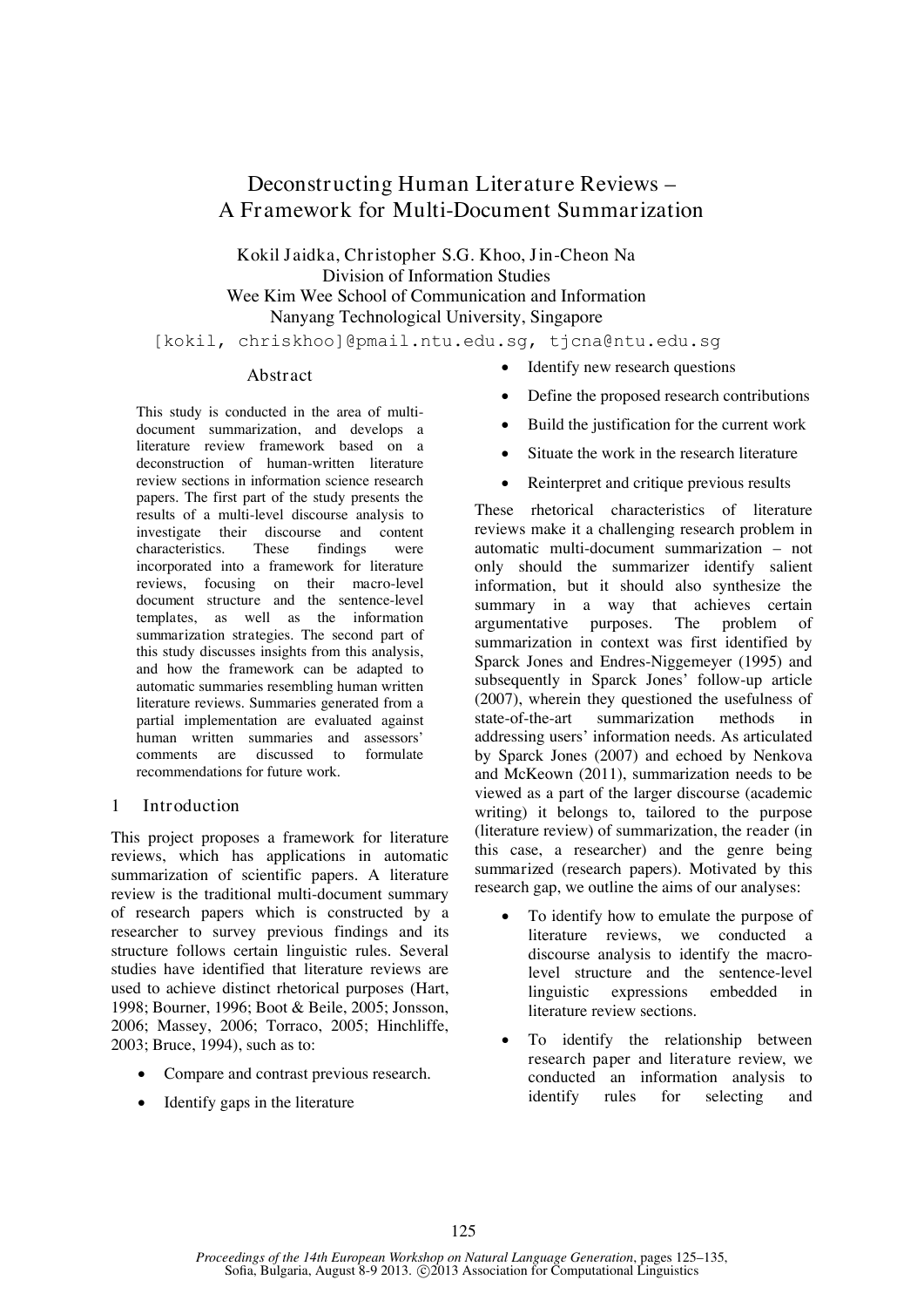transforming information from research papers.

The focus of the paper is to draw insights from the framework to propose strategies for automatic literature review generation. An automatic summary fashioned as a literature review can function as a tool to help literature review writers by pointing out ways in which information in the source papers can be compared and integrated. For information searchers, it can provide a customisable overview of a set of retrieval results that is more readable and more logical than a list of salient sentences.

# **2 Previous Work**

This paper investigates the human summarization process through an extensive discourse analysis. Human summarization is a process comprising *document exploration* to investigate the document macrostructure, *relevance assessment* by constructing a *mental representation* and *summary production* by selecting and transforming text from the source(s) (Endres-Niggemeyer, Maier, and Sigel, 1995). The underlying principle is the theory of human synthesis of information, by Van Dijk and Kintsch (1983).

This study proposes a linguistically motivated framework for summarization. In previous work, a summarization framework developed by Marcu (2000) compressed information from general texts by identifying rhetorical relationships between clauses and sentences, and extracting sentence nuclei. Shiyan, Khoo & Goh (2008) summarized social science dissertation abstracts by referencing a social science taxonomy to identify important information and a specially constructed knowledge bank to identify important inter-relationships. In earlier work, a summarization framework designed by Teufel and Moens (2002) identified 7 categories of scientific arguments and extracted singledocument summaries from chemistry and computational linguistics papers (Teufel, Siddharthan & Batchelor, 2009) based on user's queries. However, it required large corpora of manually annotated papers to be applied to any field, and it generated only single-document summaries.

Some other scientific summarization systems aim to model information relationships accurately without concerning themselves with summary structure. Centrifuser, a framework for summarizing medical literature (Elhadad, Kan, Klavans and McKeown, 2005) produced a multidocument, query-focused indicative summary highlighting the similarities and differences between source documents. The topic tree for the final summary was constructed offline by clustering a large number of documents, thus it was not suitable for real-time user queries. In a related recent approach, Hoang and Kan (2010) presented preliminary results from automatically generating related work sections for a target paper by taking a hierarchical topic tree as an input; however, the requirement of a pre-conceived topic tree limits the scalability of this system. To sum up, these scientific summarization systems are typically delimited by their scalability and generalizability for multiple documents and domains.

Newer approaches in scientific paper summarization rely on preselected information cited in other papers to judge whether information is influential or not, and generate a multi-document summary of a topic (Nanba, Kando & Okumura, 2011) or a single document summary for a paper using its relevant cited information (Qazvinian & Radev, 2008). A system for generating literature surveys through citations was proposed by Mohammad et al. (2009) which applied superficial analysis of research paper citation sentences to suggest model sentences; the present study describes parallel efforts to refine a summarization framework after extensive discourse analysis. We consider providing not just a synopsis of information, but also integrating the synopsis with the contextual and rhetorical features which make a human written literature review a coherent, cohesive and useful reference. Our study thus addresses a different, and more challenging, set of objectives than the citation-based summarizers of recent work.

# **3 Developing the Literature Review Framework**

Following the first research aim, we carried out an analysis of the discourse structure of a sample of 30 literature review sections in research papers haphazardly selected from the *Journal of the American Society for Information Science and Technology* between the years 2000-2008, 2 or 3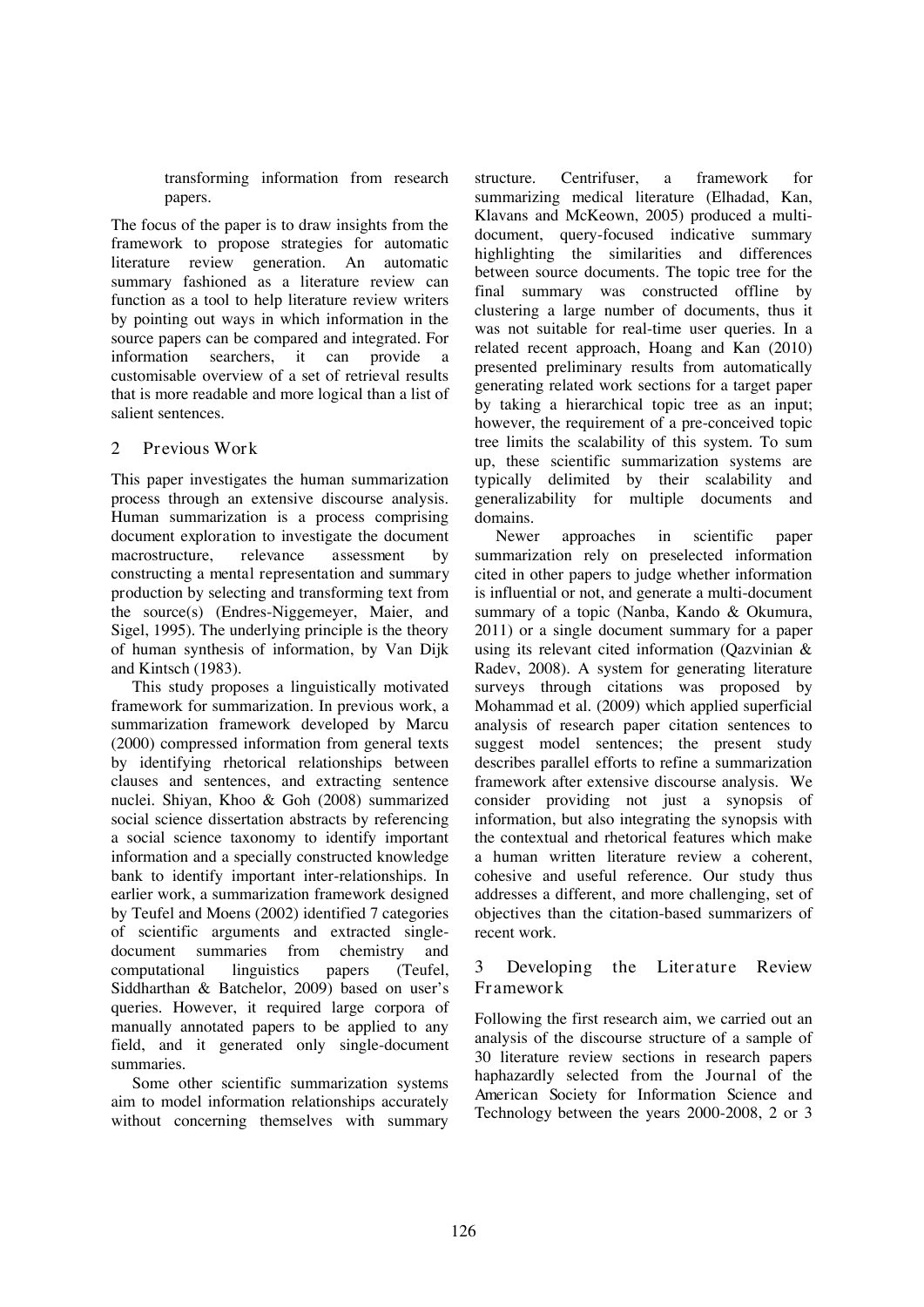from each year. On average, a literature review section was 1146 words in length and it cited 17 studies. The texts were analyzed at 3 levels of detail:

- *Macro-level document structure*: to identify the different sections of the literature, the types of information they contain and how they are organized hierarchically.
- *Sentence-level rhetorical structure*: to identify how sentences are framed according to the overall purpose of the literature review.
- *Summarization strategies*: to identify how information was selected and synthesized for the literature review.

Preliminary findings of these discourse analyses have been discussed in previous work by the authors, notably, in a discussion of the features of the macro-structure of information science literature reviews (Khoo, Na & Jaidka, 2011), rhetorical functions found in literature reviews (Jaidka, Khoo & Na, 2010) and associations between sections in source papers and their citing sentences in literature reviews (Jaidka, Khoo & Na, 2013). The current study applies the discourse characteristics thus identified to develop and test a literature review framework for multi-document summarization.

**3.1 Designing Document Structure Templates**

As noted in academic writing textbooks (Hart, 1998), literature reviews are structured as a hierarchy of topics and each "paragraph" fulfills certain functions. To identify these macrostructures and their functions, we conducted this discourse analysis, proceeding with the assumption that a literature is structured as a set of *topic* elements, with each *topic* having a set of embedded *study* elements (i.e. descriptions of research studies relevant to the topic). An exploratory study was conducted to identify the structures within these topics and their hierarchical relationships. Two Research Assistants holding graduate degrees annotated every sentence with one or more of the following tags:

• title tag: to provide a statement of the topic theme or study objective

- *description* tag: to encapsulate the details of the topic or study
- *meta-summary* tag: to provide the writers' comments as an overview summary of the research in the field
- *meta-critique* tag: to contain the writers' critique or interpretation of cited studies, critical comparison of research or justification for the current study
- *current-study* tag: to refers to and compare with the current work being described in the paper.
- *method* and *result* tags: to provide a description of the research methods and research results reported in the cited papers.

In this coding scheme, the *meta-summary* and *meta-critique* tags provide the writers' comments, citing one or more studies together. The rest of the elements comprise descriptive text about individual studies. The average inter-coder reliability score (Cohen's Kappa) obtained was high at 0.76. Disagreements between the coders were resolved through discussion until a mutually agreeable solution was reached. The analysis identified different types of literature reviews as well as different structures. In our literature review framework, these findings suggested rules for generating different types of literature reviews:

- *Integrative literature reviews* should comprise a large proportion of *metasummary* and *meta-critique* elements. This is because they discuss and critique ideas from a number of studies in a high-level summary.
- D*escriptive literature reviews* should report the results of individual studies in detail, outlining their methodology and recommendations. This is because they were found to comprise significantly more *study* elements.
- *Integrative literature reviews* should be organized as a hierarchical structure with embedded topics. Comparatively, descriptive literature reviews should be organized as a flat structure, with many more topic elements per text but less embedded topics. This is because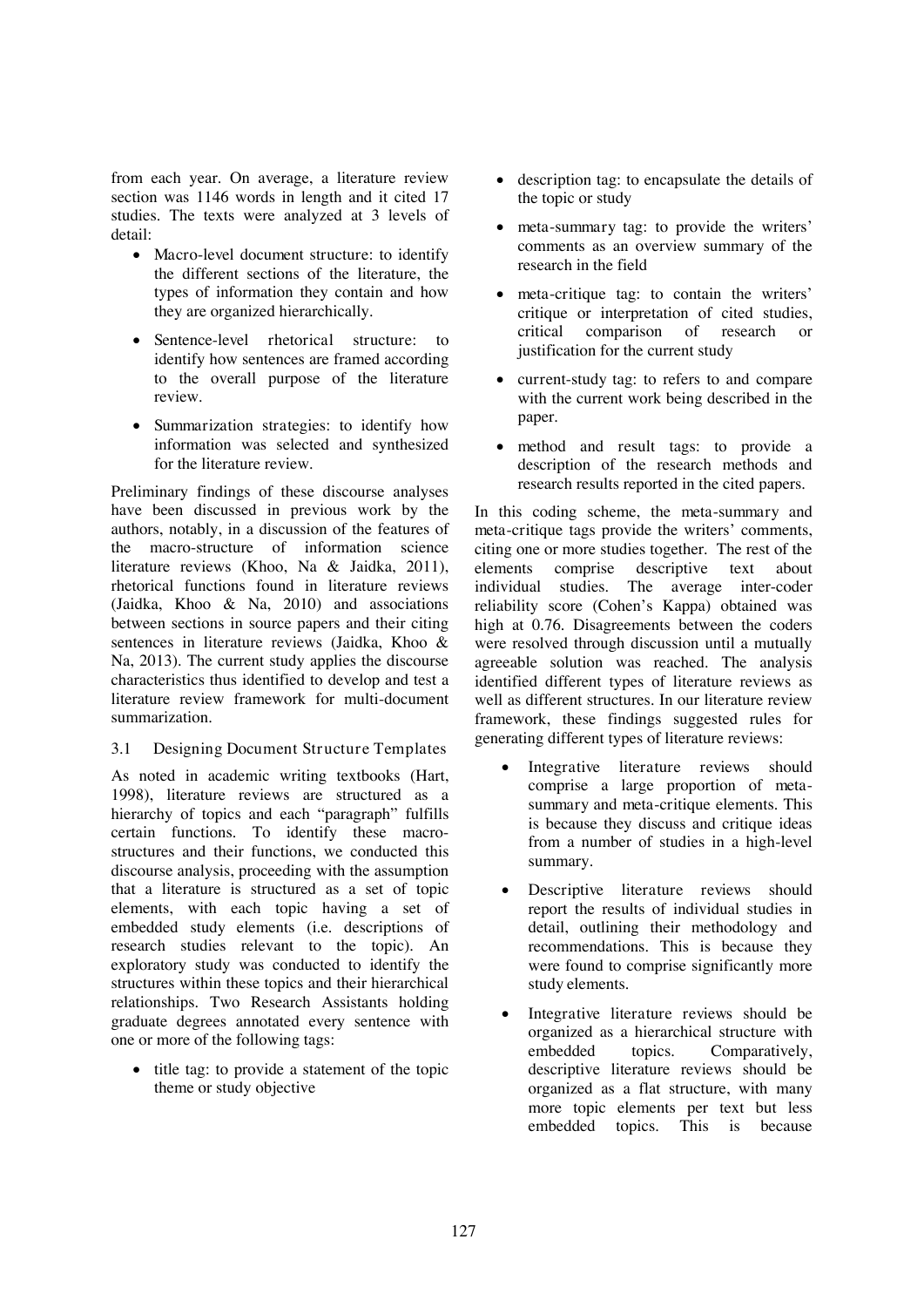integrative literature reviews were found to comprise an average of 2.5 embedded topics, and descriptive literature reviews had an average of 1.4 embedded subtopics.

These rules have been applied in designing several integrative and descriptive literature review templates. Fig 1 illustrates one of the template integrative literature reviews we designed. It comprises a level 1 starting *topic* which acts as the overall topic of the literature review. The *topic* has other sub-*topic* elements within it, each of which begins with a *meta-summary* element which introduces it, followed by *study* elements to illustrate it. The *topic* elements determine the logical organization of the literature review; *metasummary* are incorporated into the structure because they provide research overviews and highlight the similarities across related papers. The *study* elements highlight the unique features for individual papers. These templates will be instantiated in the automatic literature review generation process.



Figure 1. A template document structure in the literature review framework

### **3.2 Designing Sentence Templates**

Previous studies of literature reviews (Bunton, 2002; Kwan, 2006) have highlighted the broad rhetorical "moves" which organize the text, but none have attempted to identify their linguistic structure or specific functions. In the clause-level analysis, we annotated linguistic expressions framing research descriptions, defined as *discourse markers* by Hyland (2004). Although discourse markers include generic logical connectives such as "so", "therefore" and "because", we followed Teufel's criteria (Teufel, 1999 pp. 76) to focus on only those discourse markers which are used in scientific discourse to perform one of the functions listed below:

- *Describe a topic:* Present a broad overview of research (e.g., "Previous research focused on") or its context (e.g., "Research in the area of")
- *Describe a study:* Cite an author (e.g., "In a study by") or describe research processes (e.g., "X identified…", "Y has conducted an experiment to…")
- *Compare studies:* Highlight similarities or differences in research (e.g., "Several studies have applied").
- *Provide additional information:* Frame examples or enumerate research studies (e.g., "For example", "A list includes").

It was found that a total of 110 expressions were used in 1298 variations to frame different types of information in different ways and achieve different rhetorical functions. We have applied these findings in the literature review framework to develop sentence templates for text generation, and to formulate rules for selecting templates which are significantly associated with the type of literature review and discourse element to be populated:

- *In integrative literature reviews*: apply regular expressions which describe research objectives in the *description* elements. In the *metasummary* elements in integrative literature reviews, apply expressions which "state the common aims".
- *In descriptive literature reviews*: choose expressions which "state the research method" and "state the common approaches" in the *description* and *meta-summary* elements.

Regular expressions are applied for text-to-text generation, serving as a means to extract information from source papers as well as to map them into appropriate sentence templates. Those applied to extract and instantiate research objective sentences within topics, studies and comparisons are illustrated in Table 1.

**3.3 Designing Information Selection and Summarization Strategies**

In accordance with the second research aim, we conducted a content analysis to identify the relationship between the source papers and the final literature review. Similar work describing text editing strategies has been done by Jing and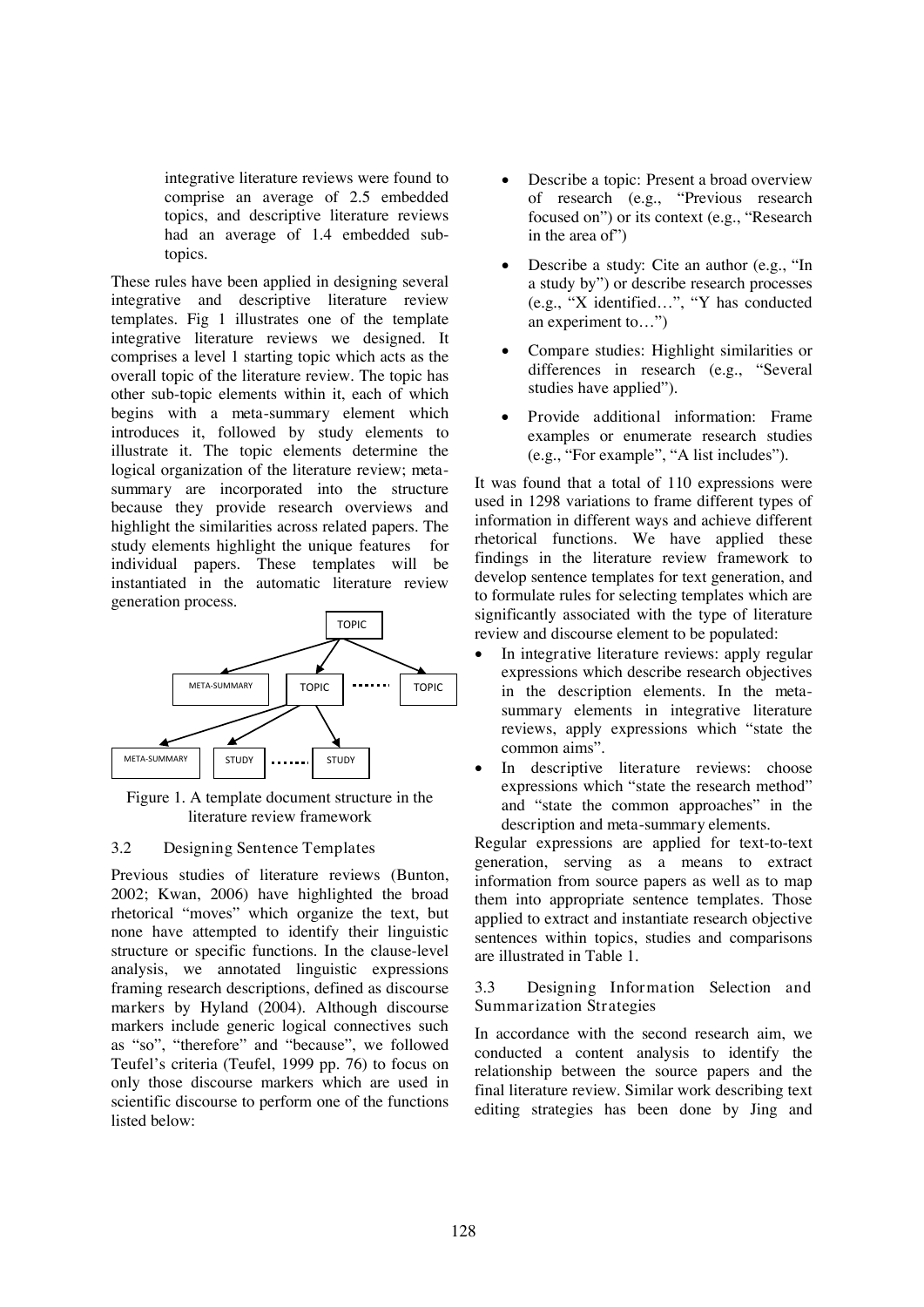McKeown (1999); however, in this analysis we extend their objectives to additionally identify:

- The *source sections* of the paper from where information was selected (i.e.,<br>Abstract Introduction. Methodology Introduction, Methodology, Results or Conclusion).
- The *types of transformations* used to convert the source sentence to the referencing sentence (i.e., copy-paste, paraphrase, or higher-level summary).
- Identifying the *types of information* selected from the source papers (i.e., objective, methodology, results and critical summary).
- Analysis of the *reasons for preference* of one source sentence over another, despite providing similar information. This was inferred by comparing candidate source sentences against each other.

The corpus for analysis was constructed by analyzing the 20 literature reviews line-by-line and retaining all the sentences referencing previous work, either explicitly (e.g., "X and Y (1998) conducted experiments in transitive translation") or implicitly by adding onto the details of a cited study (e.g., "Studies have also focused on users' mental models of information seeking (X, 1989)".

A total of 349 references were collected from the twenty literature review sections. Sentence providing definitions, or citing sources other than research papers, were further discarded because they lay outside the scope of our analysis. The findings, revealed that more than a quarter of all selected information was from the Abstract of the source paper. The information selected by the reviewer is copy-pasted more often in descriptive as compared to integrative literature reviews. Some of these findings have been applied to suggest strategies for information selection and summarization in the literature review framework:

- *For research objective information*: choose sentences from the Abstract and Introduction of source papers; copy-paste it into descriptive literature reviews, but paraphrase it in integrative literature reviews.
- *In descriptive literature reviews*: provide detailed method information, copy-pasted from the Introduction or Method of source papers.
- *In integrative literature reviews*: provide detailed result information, summarized at a higher level from the Results and Conclusions.

When more than one sentence provides the same factual information, the sentence selection criteria listed in Table 2 should be followed to choose the more concise alternative.

| Function | Type of Information<br>Required        | Regular Expression which map into Sentence Templates                                |
|----------|----------------------------------------|-------------------------------------------------------------------------------------|
|          | Describe Introduce a topic through its | (Researchers   Research) (have lhas) (in   are concerned with                       |
| a topic  | research aspects                       | have addressed proposed lobserved linvestigated locused on                          |
|          | Introduce a topic through its          | The (literature review prior work) (covered dealt with looked                       |
|          | literature review                      | at I focused on )?                                                                  |
|          | Introduce area of research             | research I studies I findings) in the (field I area I domain I                      |
|          |                                        | context) of                                                                         |
|          | Describe State the study objective     | (the study   we   who) (conducted lexplored   proposed   pursued                    |
| a study  |                                        | described attempted to represented analyzed examined l                              |
|          |                                        | investigated Ideals with I seeks to discover)                                       |
|          | State the study motivation             | (The I Their) underlying research (question I objective) (was lis)                  |
|          | State the study hypothesis             | (They) (argue I opine I hold Idebate I believe) that                                |
|          | Compare State the common aim of        | The (common)? (issue $\vert$ motivation $\vert$ aim $\vert$ principle) (for $\vert$ |
| studies  | studies                                | behind) (many I mostl somel thesel such I existing) studies                         |
|          |                                        | (Manyl Most   These   Some   Such   Existing   Various)? (studies                   |
|          |                                        | work) have (explored I focused on)                                                  |

Table 1. Regular expressions obtained from clause-level analysis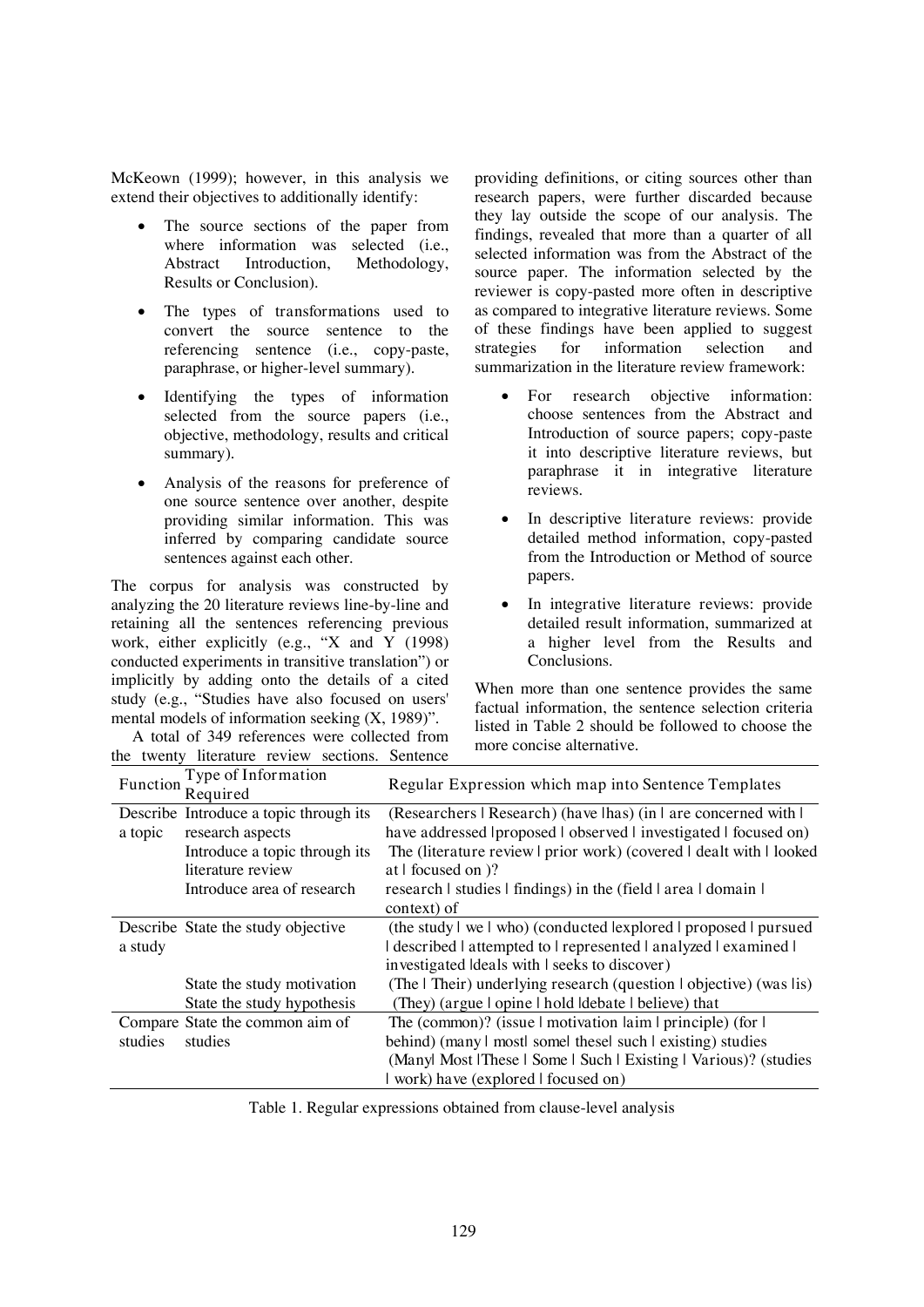| Type of Criteria | Order of Priority                                   |  |  |
|------------------|-----------------------------------------------------|--|--|
|                  | • "This article/paper"                              |  |  |
|                  | $\bullet$ "The aim/goal/objective is"               |  |  |
| Lexical          | • "We present/ describe"                            |  |  |
|                  | • "Recent research into"                            |  |  |
|                  | • Sentences with how/what/why questions             |  |  |
|                  | • Sentence having the main topic in its main clause |  |  |
| Syntactic        | • The sentence with fewer clauses                   |  |  |
|                  | • The sentence with no back-referencing             |  |  |
|                  | • Sentence from the first paragraphs of a section   |  |  |
| Surface          | • The title of the source paper                     |  |  |
|                  | • The sentence which is the shortest                |  |  |
|                  | Table 2. Criteria for selecting sentences           |  |  |

### **4 Evaluation**

To evaluate the framework, the objective was to compare its "human-ness" represented by its *Comprehensibility, Readability* and *Usefulness*  against human-written literature reviews and machine-generated sentence extracts. For this purpose, the framework was partially adapted in a summarization method focusing on comparing *research objective* information extracted from Abstracts and Introduction sections, and presenting a topical overview resembling a three-level literature review. The output generated is similar to the summaries generated by Centrifuser (Elhadad et al., 2005) – sentences are extracted to provide a synopsis of similarities and unique features of studies are highlighted for individual papers; however our prototype does so without rely on external domain knowledge. The method was implemented in Java on the Eclipse IDE, and it comprised three stages:

- *Text pre-processing*: to extract sentences from the Abstract and Introduction of the input source papers. Here the text is segmented, tokenized, parsed, stop-words are filtered and n-grams of noun phrases are created to represent concepts in the source papers.
- *Information selection and integration*: to identify similarities and differences across the research objective sentences of source papers. It selects important concepts based on the document frequency of lexical concept chains (Barzilay and McKeown, 2005), and applies the research objective sentence selection rules developed in the

framework to select important information for summarization.

 *Text presentation*: to produce text that has the characteristics of the literature review. It applies the document structure described in the framework, to organize the literature review, and sentence templates particular to research objective information in integrative literature reviews (the ones listed in Table 1).

The resultant summaries resemble a human written literature review because they are laid out as a topic tree and present a comparative overview of similarities and unique features. However, some grammatical errors can be spotted, which would need a post-processing module to remove.

30 sets of information science source papers were prepared by sampling topics from 30 literature reviews from 2000-2008 issues of JASIST, Journal of Documentation and Journal of Information Science and downloading the papers they cited. Only 3-10 source papers were downloaded for every sampled topic; this was so that the task could be manageable for the researchers constructing the human summaries. An excerpt system summary is provided in Table 3.

For each input set of related research papers, three types of summaries were generated, each with a different kind of method – framework-based structure (by our method), sentence-extraction structure (by the baseline, MEAD) and a humanwritten summary by a researcher:

 M**EAD:** The MEAD summarization system (Radev, Jing, Stys, & Tam, 2004) was the baseline; it followed a sentence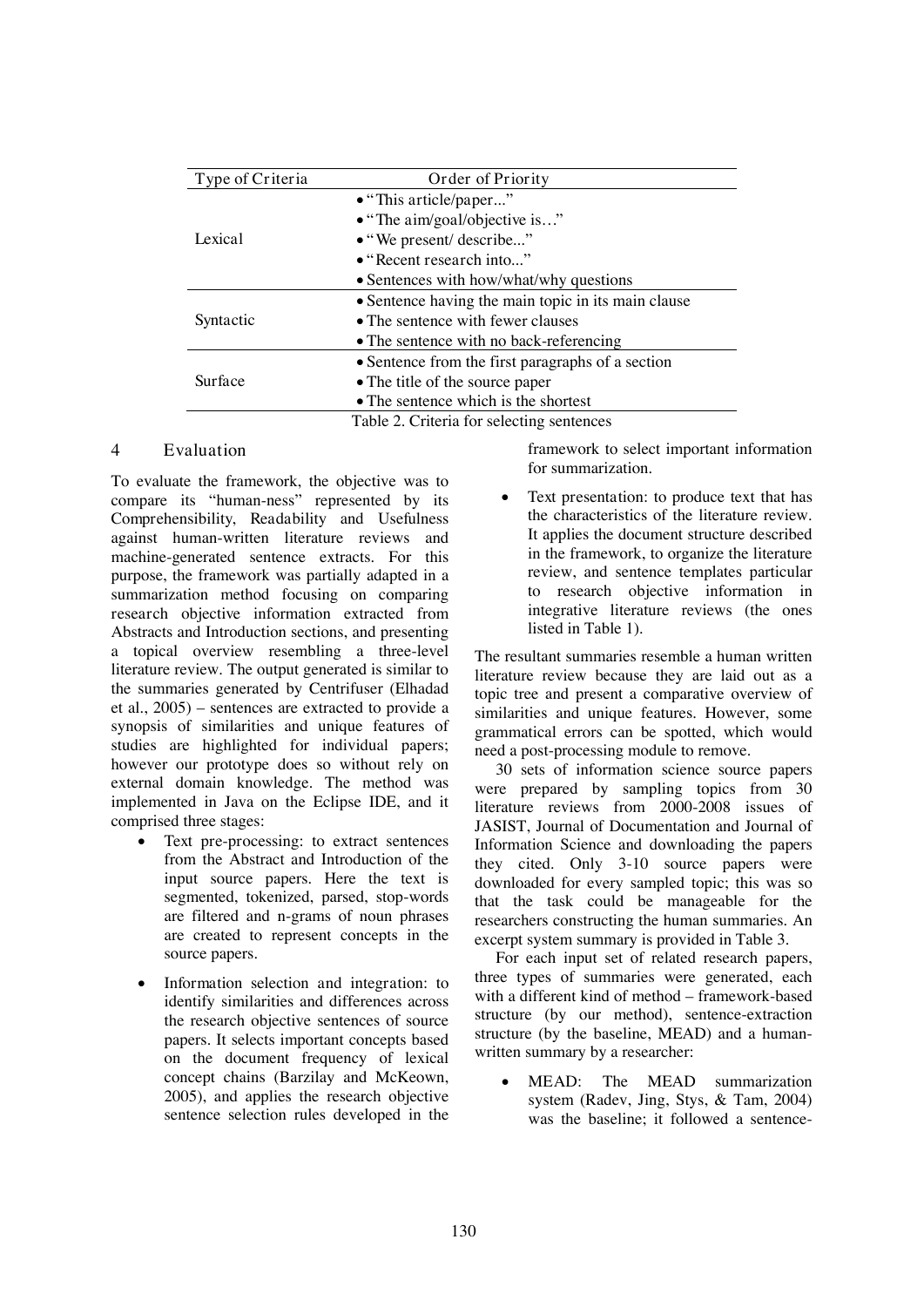extraction approach to generate multidocument extracts of information (generally news articles).

- System: Our system based on the framework, and focusing on the framework, and focusing on the similarities and differences between research objectives at the lexical and syntactic level.
- **Human:** Five researchers from the School of Humanities and Social Sciences of our university summarized the research objective sentences from set of source papers in the context of a given (main) topic.

*This literature review presents research in relevance published by Barry (1994), Harter (1992), Tang and Solomon (1998), Vakkari and Hakala (2000) and Wang and Soergel (1998). Studies by Barry (1994) and Tang et al. (1998) focus on retrieval mechanism. Researchers in relevance have also considered users (Harter, 1992; Vakkari et al., 2000; Wang et al., 1998).* 

*The study by Vakkari et al. (2000) demonstrates that it is productive to study relevance as a task and process-oriented user construct.* 

*Studies by Wang et al. (1998) and Tang et al. (1998) focus on dynamic models.* 

*The study by Tang et al. (1998) is a step in the empirical exploration of the evolutionary nature of relevance judgments.*

Table 3: Excerpt from a system summary

In the human summaries, the coders selected an average of 3 sub-topics and 8 unique sub-topics in their summaries. Human summaries also had the highest compression rate of 18%, as compared to a compression rate of 25% by MEAD and our System. An inter-coder agreement was conducted over 10 summaries by taking the summaries done by one of the post-graduate researchers as reference and comparing each pair of summaries, considering each of the "similarities" or "differences" as a "common" or "unique" subtopic. Comparisons revealed that the coders usually had the same idea of what constituted an important "similarity" or common sub-topic (percent agreement= 70%) though they often chose

different "differences" or unique sub-topics in their summaries (percent agreement= 56%).

Content evaluation of the 30 sets of summaries by the ROUGE-1 metric (Lin & Hovy, 2003) revealed that system summaries had a higher but not significantly different effectiveness or fmeasure of 0.38 as compared to the baseline (0.33). We developed our own version of ROUGE to measure information overlap by comparing the information concepts extracted from summaries. It was different from the standard ROUGE-1 in three ways: it filtered out "research stopwords" such as "method", "experiment" and "study", which didn't represent research information; it aggregated words which shared the same lemma; and it also conflated co-occurring adjacent words into the same information concepts. Consequently, we obtained real scores of effectiveness in terms of higher f-measure scores for both the system and the baseline. The system's f-measure (0.57) was a significant improvement over the baseline (0.50) at the 0.01 level. The results are provided in Table 4.

For the quality evaluation, 90 questionnaires were prepared from the 30 sets of summaries, using permutations of presentation orders to account for carry-over effects during assessment. To recruit assessors, a call for participation in the evaluation was broadcast over the internet, through postings in discussion boards, personal emails and library sciences mailing lists. The invitation was also personally extended to authors of other publications in JASIST, JDoc and JIS. The invitation for participation was restricted to only Library and Information Science and Computer Science researchers and PhD students who had passed their qualifying exam. It was anticipated that such assessors would be more familiar with the topics in the summary, and would be able to make meaningful comments about the summaries and their characteristics, such as lack of evident comparisons and generalizations, or incorrect comparisons and generalizations among unlike information. There were a total number of 35 assessors with a mean research experience of 6 years, who provided 67 responses, by filling out 1 or 2 each, over a period of two months. The assessors were from reputable international universities in different countries. The highest degrees held by the assessors varied from Bachelors (for PhD students who had passed their qualifying exam) to PhD. They scored the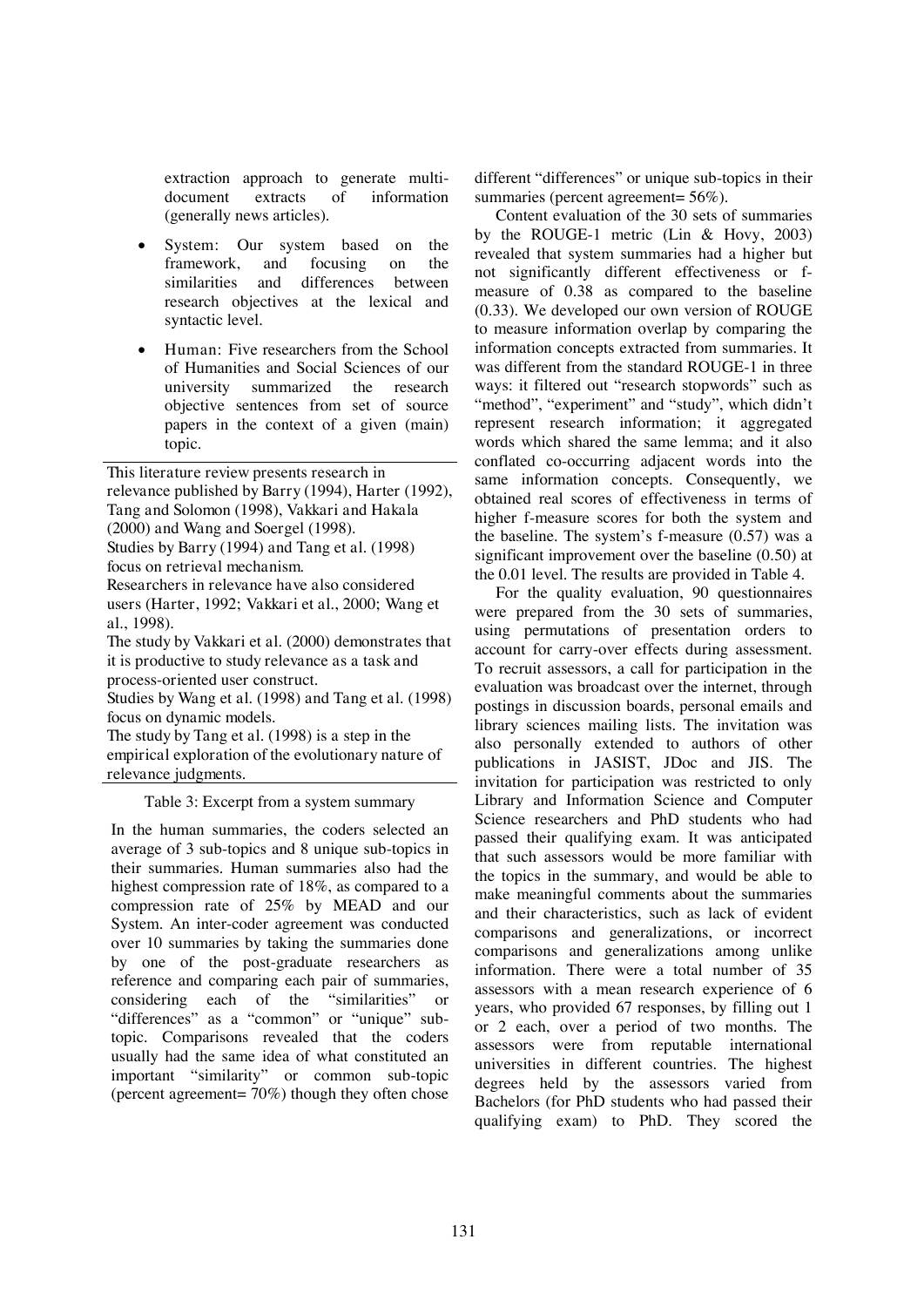summaries on their Comprehensibility, Readability and Usefulness and also provided qualitative comments to the following questions:

- What did you like about this summary?
- What did you find confusing about this summary?
- How is this summary, a good/bad literature review?

The quantitative results in Table 5 show that the System summary was significantly more readable and more useful than the baseline at the 0.05 level. The qualitative results (provided in Table 6) are equally interesting and show that researchers with different number of years of research liked or disliked different things about the System summary. Researchers with 0-4 years of experience did not have any specific preference of one type of summary over another. Researchers with 5-8 years of experience were more conscious of grammatical errors and repetition mistakes in the system summary. Researchers with 9-12 years of experience ignored the grammatical errors in Human summaries and System and instead criticized their lack of detail. Researchers with 13 years or experience or more were sensitive to the overall "context" and "flow" of the summary. Most of the assessors were able to identify the main topic and its related sub-topics; however, they experienced the System as being more disjointed, lacking "focus" as compared to the Human summaries. On the whole, researchers were satisfied with the overview provided as well as the hierarchical organization. It would be interesting to see whether these findings and differences would be replicated in a larger study.

| Measures  | System | <b>MEAD</b> |
|-----------|--------|-------------|
| Recall    | 0.70   | 0.63        |
| Precision | 0.49   | 0.44        |
| F-measure | 0.57   | 0.50        |

Table 4. Results from the content evaluation  $(N=30)$ 

|                   | <b>MEAD</b> | System | Human |
|-------------------|-------------|--------|-------|
| Comprehensibility | 5.6         | 5.6    | 6.2   |
| Readability       | 4.9         | 5.3    | 5.6   |
| Usefulness        |             | 64     | 6.3   |

Table 5. Results from the quality evaluation (N=67)

### **5 Conclusion and Future Work**

This study has analyzed how authors select information, transform it and organize it in a definite discourse structure as a literature review. Our findings identified two styles of literature reviews – the integrative and descriptive literature reviews, with different profiles of discourse elements and rhetorical expressions. Integrative literature reviews present information from several studies in a condensed form as a critical summary, possibly complemented with a comparison, evaluation or comment on the research gap. The focus is on highlighting relationships amongst concepts or comparing studies against each other. Descriptive reviews present experimental detail about previous studies, such as the approach followed, their results and evaluation. The focus is on providing important details of previous studies in a concise form.

From these findings, we conjecture that authors begin a literature review with an overall strategy in mind. They select and edit the information content based on the style of literature review. They may choose to write an integrative style of literature review to guide the reader along a critical survey of previous research. To support their argument, they paraphrase information selected from the Abstract and Conclusion sections, and integrate information from the Results sections into a highlevel overview of important findings. Accordingly, they choose the discourse structure and linguistic expressions to frame their argument.

Our framework has since been validated on a larger sample size of 90 articles selected from 3 top journals in information science. It is recommended for application in a complete automatic literature review generation system, wherein a user would be able to control the style of literature review, the level of detail and analysis required, as well as the structure of the layout and the number of topics. At the information selection stage, it would be able to apply different information selection and transformation strategies to generate different parts of a literature review. At the text generation stage, it would be able to introduce a topic and describe its context and core concepts, describe a study and its objectives, methods and findings, delineate a research gap and identify the common and different features among studies, and illustrate its argument with examples.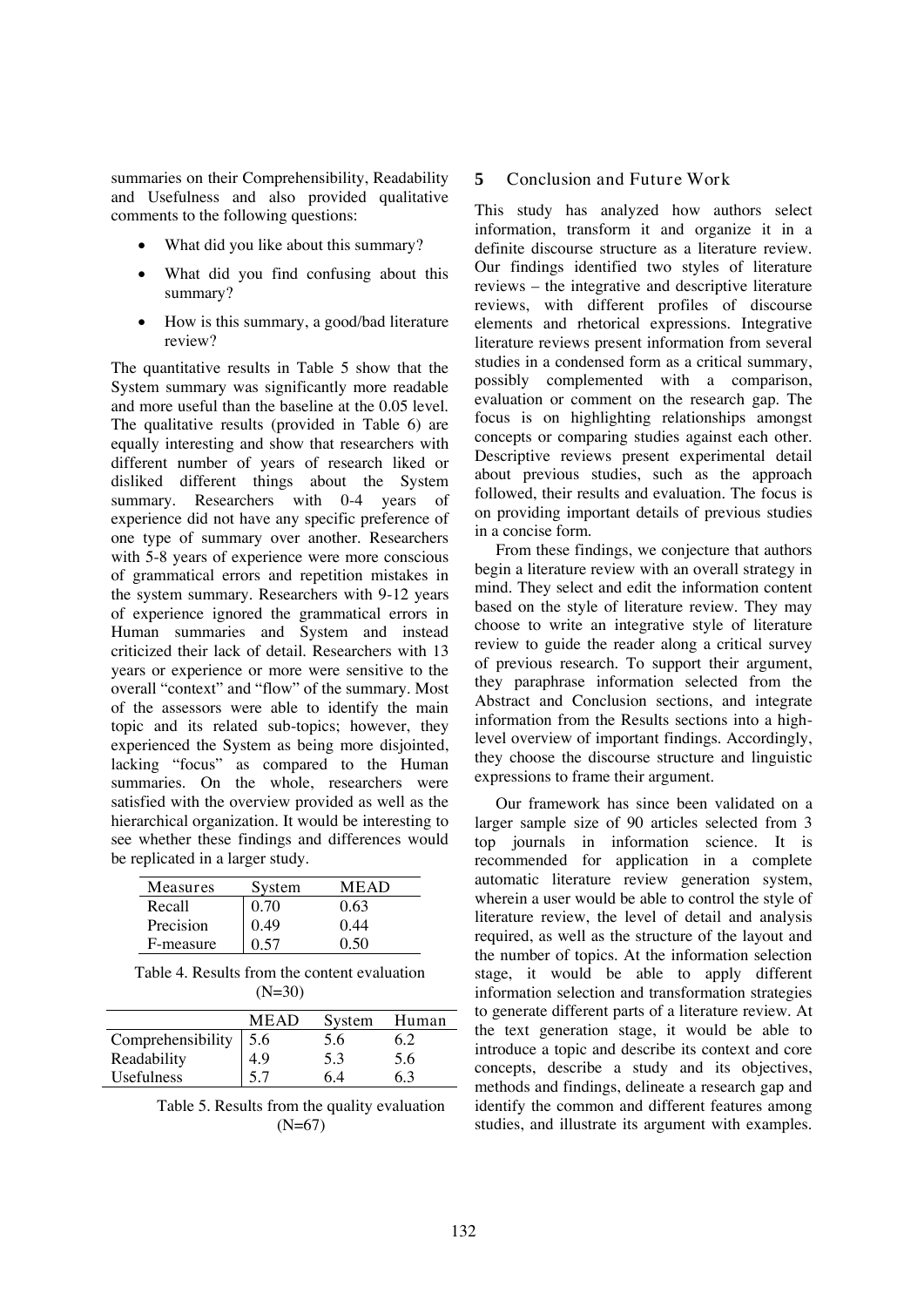|                   | Year 0-4                                                                                                                                                                                                                    | Year 5-8                                                                                                                                                                                                                                                                                                | Year 9-12                                                                                                                                                                                                                                                                                                               | Year $13+$                                                                                                                                                                                                                                                                                                                     |
|-------------------|-----------------------------------------------------------------------------------------------------------------------------------------------------------------------------------------------------------------------------|---------------------------------------------------------------------------------------------------------------------------------------------------------------------------------------------------------------------------------------------------------------------------------------------------------|-------------------------------------------------------------------------------------------------------------------------------------------------------------------------------------------------------------------------------------------------------------------------------------------------------------------------|--------------------------------------------------------------------------------------------------------------------------------------------------------------------------------------------------------------------------------------------------------------------------------------------------------------------------------|
| Comprehensibility | - It gives a good<br>overview on the<br>topic and points                                                                                                                                                                    | - I liked the structure.<br>- It summarizes the<br>research and connects<br>the authors to the topic<br>by the use of "these<br>authors."<br>- It's not too short nor<br>too long.                                                                                                                      | - Easy to read and<br>understand.<br>- It is better review<br>than the others<br>because it tries to tie<br>the literature together<br>in some fashion.                                                                                                                                                                 | - There seemed to be no reason<br>for the ordering of the<br>sentences about the different<br>research papers<br>- Each individual statement in<br>the summary seems relevant<br>(of some objective value) by<br>itself, but all together lacks<br>uniformity in subject.<br>- However it does seem to get<br>the core issues. |
| Readability       | - Continuity<br>- Yet, the<br>linking of<br>sentence could<br>be better.<br>- Too many<br>repetitions, but<br>gives some<br>information                                                                                     | - This summary is<br>neither readable nor<br>informative.<br>- The same studies are<br>cited several times<br>- It kept repeating all<br>the studies.<br>- It felt very disjointed,<br>maybe because of all<br>the small paragraphs.<br>- Badly written, hard<br>to read.                               | - It flows well<br>- Has some sentences<br>seemingly unrelated<br>to neighboring<br>sentences                                                                                                                                                                                                                           | - Generally easy to read.<br>- There are a few mistakes in<br>grammar, which is distracting.<br>- Very readable.<br>- Like: seems to have a bit of<br>flow.                                                                                                                                                                    |
| Usefulness        | - This summary<br>seems quite<br>good<br>- I feel I got an<br>overview over<br>the research in<br>the area.<br>- The summary<br>covered a good<br>deal of literature<br>- The overview<br>is nice but still<br>really flat. | - This is the best<br>summary of the<br>sample.<br>- Comprehensively<br>covers the text<br>- The summary<br>provides information<br>about groups of studies<br>researching certain<br>topics<br>- This summary<br>provides an overview<br>of research in web<br>search with more<br>informative details | - Comparison<br>between studies is<br>helpful.<br>- More info required<br>about study,<br>including methods,<br>findings.<br>- It would be pretty<br>useful for lit review.<br>- While comparisons<br>of different papers<br>are well done, it<br>would also be useful<br>to have more<br>description of each<br>study. | - Should give an indication of<br>these trends in order to help<br>the reader contextualize the<br>research field.<br>- There is an attempt at<br>relating studies to each other<br>so that one gets an overview of<br>the research area.                                                                                      |

Table 6. Comments on System by assessors with different years of research experience

### **References**

Barzilay, R., & McKeown, K. R. (2005). Sentence fusion for multidocument news summarization. *Computational Linguistics*, *31*(3), 297-328.

Boote, D. N., & Beile, P. (2005). Scholars before researchers: On the centrality of the dissertation

literature review in research preparation. *Educational researcher*, *34*(6), 3-15.

Bourner, T. (1996). The research process: four steps to success. Research methods: guidance for *postgraduates, Arnold, London*, 7-11.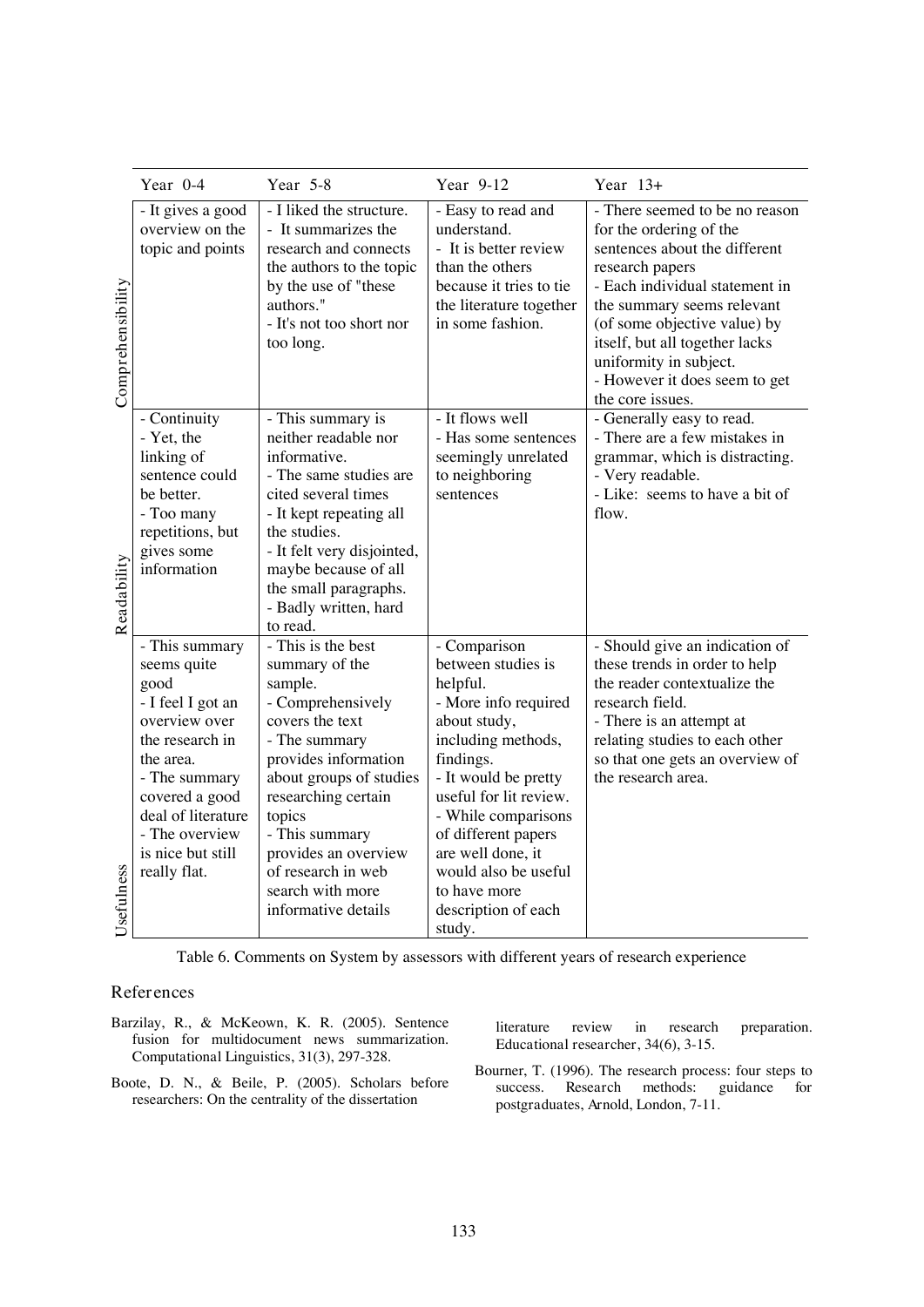- Bruce, C. S. (1994). Research students' early experiences of the dissertation literature review. *Studies in Higher Education*, *19*(2), 217-229.
- Bunton, D. (2002) Generic moves in Ph.D Introduction chapters. In J. Flowerdew (Ed.), *Academic Discourse*. London: Longman.
- Cooper, H. M. (1988). The structure of knowledge synthesis. *Knowledge in Society*, *1*, 104-126.
- Hoang, C., & Kan, M.Y. 2010. Towards automated related work summarization. In *Proceedings of the 23rd International Conference on Computational Linguistics (COLING'10): Posters* (pp. 427–435).
- DUC. (2002). *The Document Understanding Conference*. Retrieved Oct 2010, from http://duc.nist.gov.
- Elhadad, N., Kan, M. Y., Klavans, J. L., & McKeown, K. R. (2005). Customization in a unified framework for summarizing medical literature.*Artificial Intelligence in Medicine*, *33*(2), 179.
- Endres-Niggemeyer, B., Maier, E., & Sigel, A. (1995). How to implement a naturalistic model of abstracting: four core working steps of an expert abstractor. *Information Processing & Management*, *31*(5), 631-674.
- Guo, Q., & Li, C. (2007, August). The Research on the Application of Text Clustering and Natural Language Understanding in Automatic Abstracting. In *Fuzzy Systems and Knowledge Discovery, 2007. FSKD 2007. Fourth International Conference on* (Vol. 4, pp. 92-96). IEEE.
- Hart, C. (1998). *Doing a literature review*. London: Sage.
- Hinchliffe, L. (2003). Having your say in a scholarly way. *Research Strategies*, 19, 163– 164.
- Hyland, K. (2004). Disciplinary interactions: Metadiscourse in L2 postgraduate writing. *Journal of Second Language Writing*, *13*(2), 133-151.
- Jing, H., & McKeown, K. R. (1999). The decomposition of human-written summary sentences. In *Proceedings of the 22nd annual international ACM SIGIR conference on Research and development in information retrieval* (pp. 129-136). ACM.
- Jaidka, K., Khoo, C., and Na, J.-C. (2010). Imitating Human Literature Review Writing: An Approach to Multi-Document Summarization. In *Proceedings of the International Conference on Asian Digital Libraries (ICADL)* (pp. 116-119). Australia: Springer-Verlag.
- Jaidka, K., Khoo, C., & Na, J. C. (2013). Literature Review Writing: How Information is Selected and Transformed. *Aslib Proceedings, 65*(3), 303-325.
- Khoo, C., Na, J. C., & Jaidka, K. (2011). Analysis of the macro-level discourse structure of literature reviews. *Online Information Review*, *35*(2), 255-271.
- Kwan, B. S. (2006). The schematic structure of literature reviews in doctoral theses of applied linguistics. *English for Specific Purposes*, *25*(1), 30- 55.
- Lin, C. Y., & Hovy, E. (2003, May). Automatic evaluation of summaries using n-gram cooccurrence statistics. In *Proceedings of the 2003 Conference of the North American Chapter of the Association for Computational Linguistics on Human Language Technology-Volume 1* (pp. 71-78). Association for Computational Linguistics.
- Marcu, D. (1997, July). From discourse structures to text summaries. In *Proceedings of the ACL* (Vol. 97, pp. 82-88).
- Nenkova, A., & McKeown, K. (2011). *Automatic summarization*. Now Publishers Inc.
- Nanba, H., Kando, N., & Okumura, M. (2011). Classification of research papers using citation links and citation types: Towards automatic review article generation. *Advances in Classification Research Online*, *11*(1), 117-134.
- Ou, S., Khoo, C. S. G., & Goh, D. H. (2008). Design and development of a concept-based multi-document summarization system for research abstracts. *Journal of information science*, *34*(3), 308-326.
- Radev, D. R., Jing, H., Styś, M., & Tam, D. (2004). Centroid-based summarization of multiple documents. *Information Processing & Management*, *40*(6), 919-938.
- Saggion, H., & Lapalme, G. (2002). Generating indicative-informative summaries with sumum. *Computational linguistics*, *28*(4), 497-526.
- Mohammad, S., Dorr, B., Egan, M., Ahmed, H., Muthukrishan, P., Qazvinian, V., Radev, D., Zajic, D. (2009). Using citations to generate surveys of scientific paradigms. In *Proceedings of Human Language Technologies: The 2009 Annual Conference of the North American Chapter of the Association for Computational Linguistics* (pp. 584– 592). Association for Computational Linguistics.
- Sparck Jones, K., & Endres-Niggemeyer, B. (1995). Automatic summarizing. *Information Processing & Management*, *31*(5), 625-630.